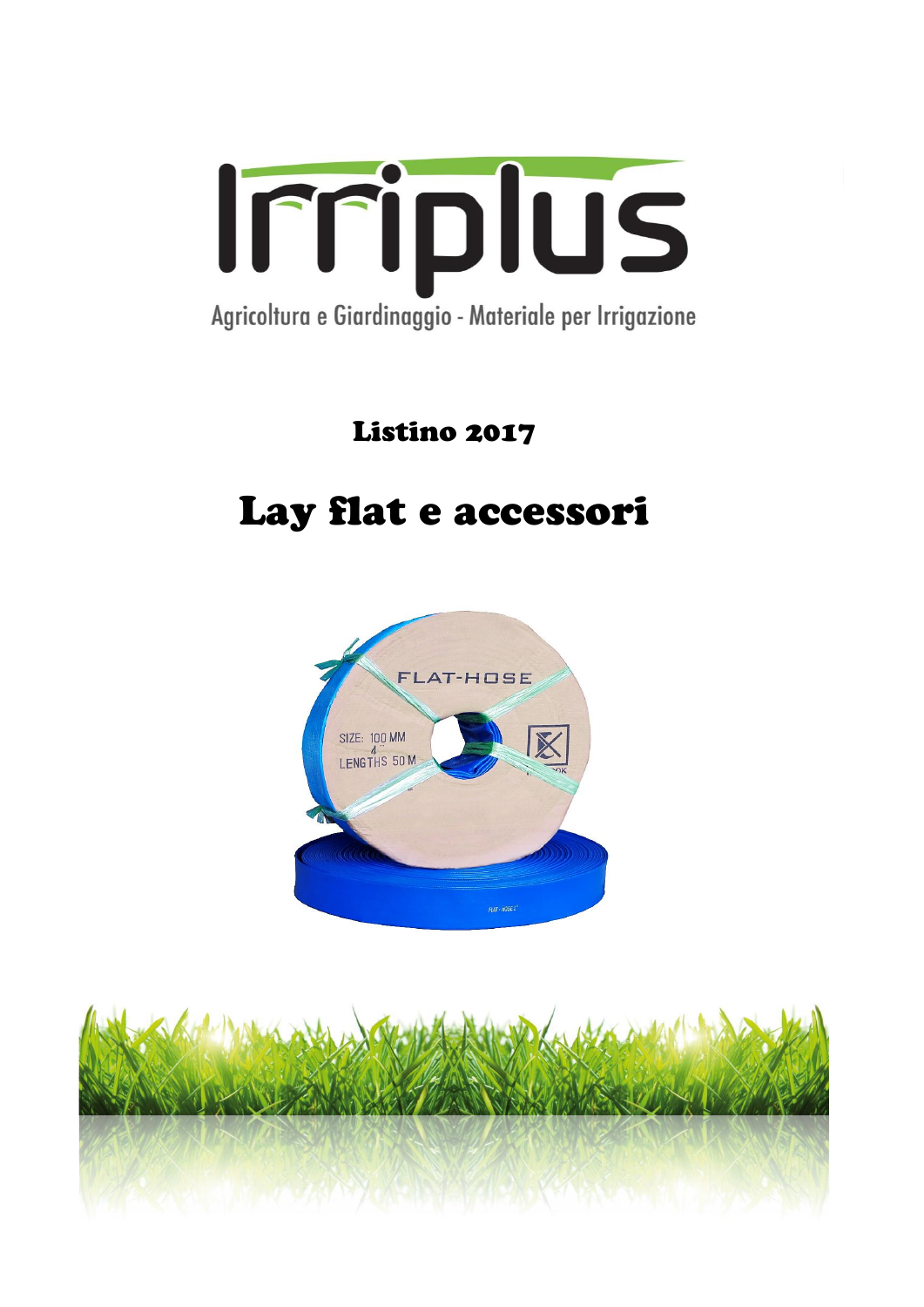

### Flat hose blu chiaro

| <b>Diametro</b> | <b>Diametro</b><br>interno | Spessore mm. | Press.max esercizio<br>$20^{\circ}$ | $\epsilon$ / mt |
|-----------------|----------------------------|--------------|-------------------------------------|-----------------|
| 1"1/2           | 40                         | 1,3          | 5 bar                               |                 |
| 2"              | 52                         | 1,35         | $4,5$ bar                           |                 |
| 2"1/2           | 65                         | 1,5          | 4 bar                               |                 |
| 3"              | 77                         | 1,7          | 4 bar                               |                 |
| 4"              | 103                        | 1,75         | 4 bar                               |                 |
| 5"              | 128                        | 2            | 3 bar                               |                 |
| 6"              | 153                        | ↑            | 3 bar                               |                 |

|\_\_\_\_|

### Flat hose HI blu scuro

| Cod. LAY HI     |                            |              |                                     |                 |
|-----------------|----------------------------|--------------|-------------------------------------|-----------------|
| <b>Diametro</b> | <b>Diametro</b><br>interno | Spessore mm. | Press.max esercizio<br>$20^{\circ}$ | $\epsilon$ / mt |
| 1"1/2           | 40                         | 1,45         | 7 bar                               |                 |
| 2"              | 52                         | 1,6          | 7 bar                               |                 |
| 2"1/2           | 66                         | 1,7          | 7 bar                               |                 |
| 3"              | 78,5                       | 1,9          | 6 bar                               |                 |
| 4"              | 104,5                      | 2,3          | 6 bar                               |                 |
| 5"              | 128                        | 2,3          | 6 bar                               |                 |
| 6"              | 156,5                      | 2,6          | 6 bar                               |                 |

### Flat hose MP blu chiaro

| Cod.            |                            |              |                                     |                 |  |  |  |
|-----------------|----------------------------|--------------|-------------------------------------|-----------------|--|--|--|
| <b>Diametro</b> | <b>Diametro</b><br>interno | Spessore mm. | Press.max esercizio<br>$20^{\circ}$ | $\epsilon$ / mt |  |  |  |
| 2"              | 53                         | 1,15         | $3,5$ bar                           |                 |  |  |  |
| 3"              | 78                         | 1,4          | 3 bar                               |                 |  |  |  |
| 4"              | 104                        | 1,4          | 3 bar                               |                 |  |  |  |
| 6"              | 155                        | 1,55         | $2,5$ bar                           |                 |  |  |  |
| 8"              | 207,5                      | 1,75         | $2,5$ bar                           |                 |  |  |  |